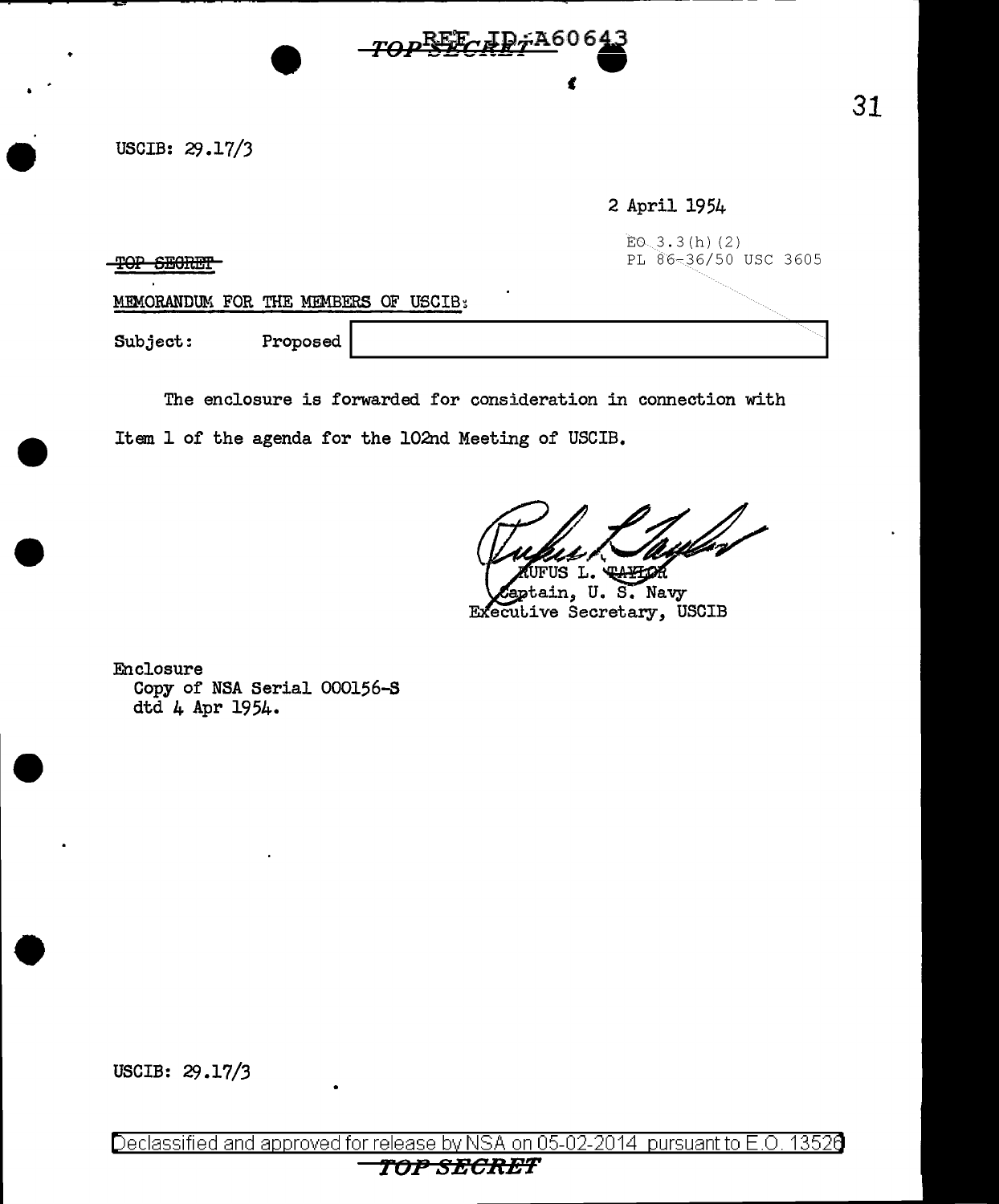



NATIONAL SECURITY AGENCY WASHINGTON 25, D. C.

> Serial: 000156-S 4 April 1954

 $EO$  3.3(h)(2) PL 86-36/50 USC 3605

MEMORANDUM FOR THE MEMBERS OF USCIB

**SUBJECT: Proposed** 

1. At its lOlat meeting on 12 March 1954, USCIB agreed that the Director, NSA, should approach the U.K. COMUNT authorities informally to determine their reaction to a proposal that the vhole problem of be discussed between U.S.

and U.K. CCMINT representatives. It was the consensus of the members that such a discussion should be at a fairly high level and at an early date.

2. The Director discussed this matter informally with Brigadier Tiltman on 15 March 1954. Tiltman expressed the opinion that his people would be favorably disposed toward a discussion of our mutual **He stated, however,** that he would seek an expression of British views by cable.

3. The inclosed messages between the Deputy Director, GCH2, and Brigadier Tiltman are forwarded for information in connection with USCIB's desire to obtain an indication of probable British views on a formal proposal of this nature.

4. In view of the favorable reaction expressed by Deputy Director. GCER, who discussed the matter with his Director General make within GCER. it is recommended that USCIB approve a formal approach to 1973 for a discussion of the broad question of U.S.-U.X.

Such a discussion would accessarily have to be limited to the CHENT aspects of the problem, inastoch as ELEN does not fall within the purview of USCIB.

5. It is further reconnected that USCE and ISED request the Director, Mill, and the Director, GCR, respectively, to prepare a mitrally acceptable again for a conference on the subject and to yout out the details of time sal location. The agenda and the terms of reference for the U.S. delegation vould, of compe, be referred to USCED for approval prior to the actual conference.

5. A druft impredies for the Chairman, ISIB is forwarded for consideration (Inclosure 3).

RG 2D DELDICH:

- 3 Ingls:
	- DTG 271120Z/3/54 ı.
	- DRG 1721302/03/54, 3. Draft memo for Ch,
- **1918 /**

**TROL KUMBER 54-053 COPTES PAGES**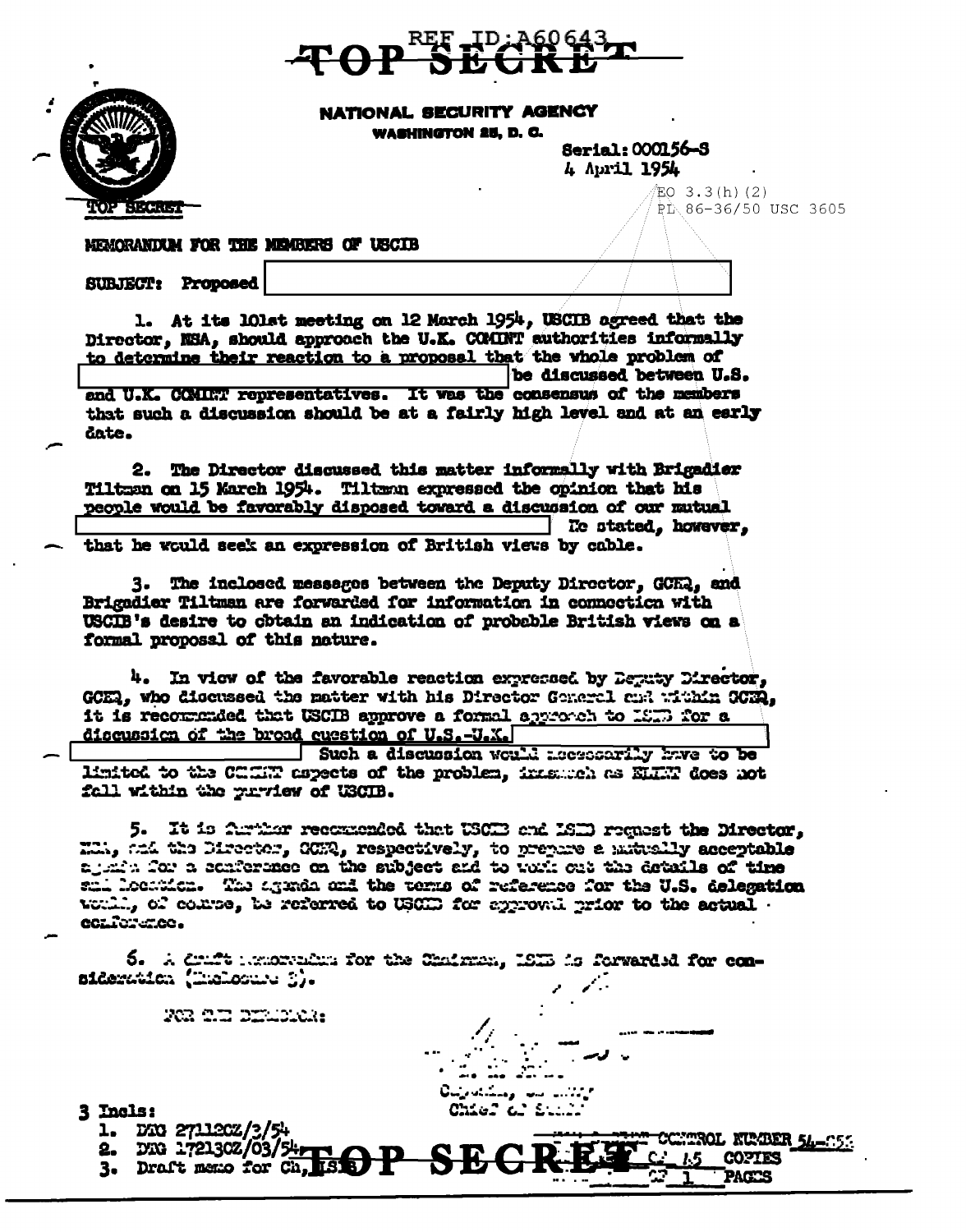

**Telephone EXECUTIVE 1940** 



#### BRITISH JOINT SERVICES MISSION MAIN NAVY BUILDING

WASHINGTON 25, D.C.

PL 86-36/50 USC 3605

#### COPY OF SIGNAL FROM DIFUTY DIRECTOR, GONO. TO BRIGADIER TILTMAN.

DTG: 271120Z/3/54.

Personal for TILTMAN from

 $EQ^2/3.3(h)$  (2) Though matter raised in your 172130 para 4 has not been  $86-36/50$  USC 3605 considered officially by LSIB, I have discussed subject matter internally and with Director General.

LSIB will without doubt be extremely disappointed that  $\mathbf{2}_{\bullet}$ USCIB's agreement to go ahead with is not forthcoming. It is appreciated moreover that ISCEB may be equally disappointed over the LSIB reply to their now en route to you.

It is regretfully noticed that, as foreseen by U.K. з. Delegates at Enrch'53 Conference, the home has now developed to the point where COMINT material previously received by the U.K. from the has been diverted by the latter to  $U<sub>•</sub>S<sub>•</sub>$ 

In view of gbove there is no doubt that ISIB would welcome 4. rationalisation of the US/UK $\Gamma$ 

Ind would strongly press for US/UK rationalisation of ELINT relations as well.

Feeling here is that the matter is urgent and desirability 5. is suggested for a confrence to be held at an early date, say May, preferably in U.K. which COMIT and W.I.T. authorities should attend rather than trying to obtain agreement by correspondence.

If USCES therefore mukes this suggestion officially it would 6. be welcomed and a very early exchange of views on paper as a basis for conference discussion should take place.

# TOP SECRET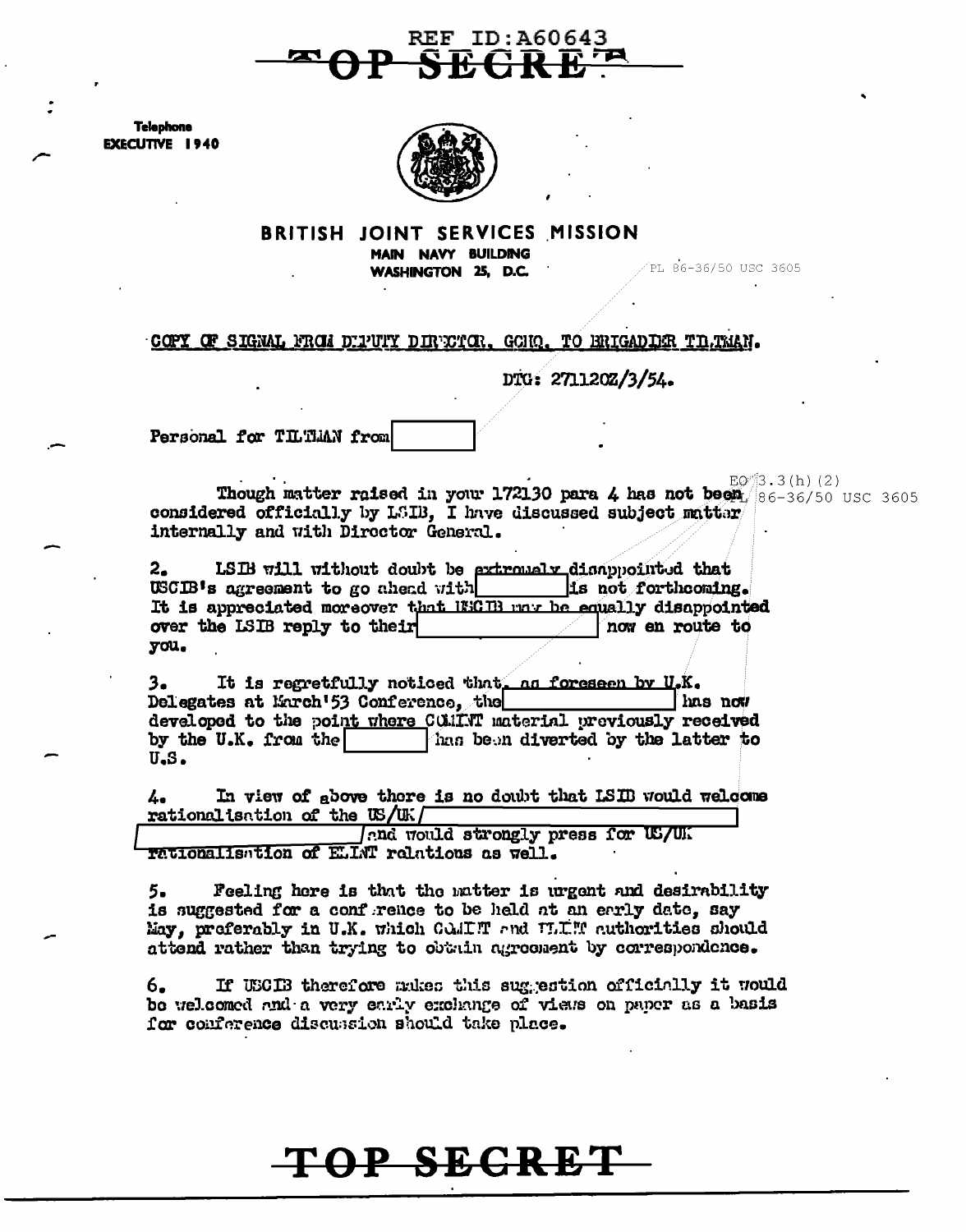

**Telephone EXECUTIVE 1940** 



#### **BRITISH JOINT SERVICES MISSION**

MAIN NAVY BUILDING WASHINGTON 25, D.C.

PL 86-36/50 USC 3605

EXTRACT OF SIGNAL FROM BRIG. TILTMAN TO DEPUTY DIRECTOR. GCHQ.

DTG. 172130Z/03/54.

EO  $3.3(h)$  (2.) PL 86-36/50 USC 3605

personal from TILTHAN.

While there was no disposition in USCIB to deny reasonable 4. nature of LSIB's | request, it was feeling of Board that the time had come for a more general study of our mutual policy<br>regarding Board therefore charged CANINE with the duty of finding out informally through me what U.K. attitude would be to a U.S. proposal for a high-level (i.e. Board to Board) exchange of views as to the best method of obtaining the maximum value out of  $\Box$  $\exists$  as a whole with the minimum danger of our own security. The expressed aim of USCIB is a high-level agreement with Board is aware that such

an agreement might involve disclosure of UK-US collaboration. Board was reluctant to commit itself to a definite proposal on these lines without first of all ascertaining the feelings of ISIB on the subject. Next USCIB regular meeting is 9th April.

# TOP SECRET